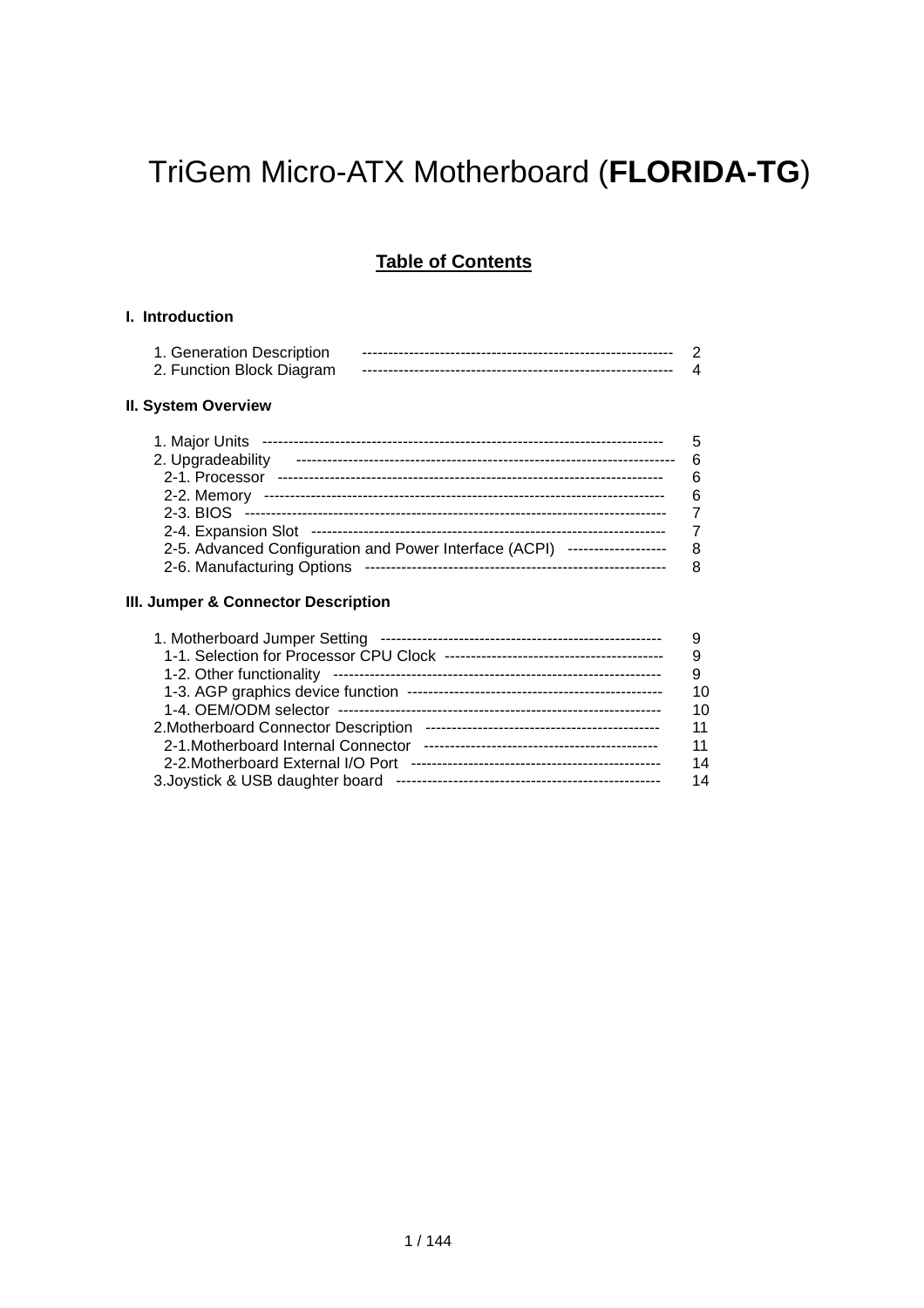# **I. Introduction**

The *Florida-TG* Micro ATX motherboard offers a time to market consumer and corporate desktop solution featuring the Intel Celeron PPGA processor with 66MHz front side bus and the Intel 440LX AGP sets in a Micro ATX low profile motherboards. In addition, the integrated graphics components have been upgraded with the AGP graphics controller and 4 or 8MB of SGRAM.

The *Florida-TG* motherboard was designed to be highly minimized system cost. In this effort a smaller form factor, Micro-ATX, gives the greater space economy and more affordable systems. Integrating AGP graphics controller and SGRAM, as well as PCI audio solution with AC97 Codec onto the motherboard eliminates the need for more expensive graphic and audio add-in cards. The end result is a system platform with a primary component level of integration with translates into affordable solution for entry level users.

### **1. General description**

- ❑ Motherboard
	- Small PCB size in the Micro ATX form factor (ATX V1.2 form factor)
	- 227mm \* 244mm \* 1.6t (4 Layers)
- ❑ Processor
	- Intel Socket-370 (370pin PPGA Socket)
	- Intel Celeron 300A/333/366/400MHz processor support
- ❑ Main Chipset
	- AGPsets PCI/AGP Controller : Intel 440LX
	- PCI bus mastering controller, and Power management interface : Intel PIIX4e
	- Graphics : ATi RAGE Pro Turbo with 4 or 8 MB SGRAM
	- Audio : Crystal CS4280 with Ac97 Codec(CS4297)
	- Super I/O : ITE8673
	- DC-DC Converter : SC1164
	- Clock : ICS9148BF (66MHz host clock support)
- ❑ Memory Configuration
	- System Memory
		- Two banks of 3.3V EDO/SDRAM (168pin unbuffered DIMM) with max 256MB
		- EDO/SDRAM operation in 66MHz front side bus
	- Flash Memory : Programmable 2MB Flash memory
- ❑ I/O Feature
	- Integrated standard I/O functions in the rear side
	- One multi-mode parallel port
	- One FIFO serial ports and optional port by header type
	- PS/2 styles keyboard and mouse port
	- One USB port
	- Three audio jack for Line input, Speaker output and MIC input
	- Integrated standard I/O functions in the front side
	- One Joystick port
	- One USB port
- ❑ Audio Subsystem
	- Crystal CS4280 PCI audio controller with fully DOS Games compatibility via PC/PCI, DDMA support
	- Compatible with sound blaster, sound blaster pro, and window sound system
	- Enhanced Stereo full duplex operation
	- Advanced MPC3-compatible input and output mixer
	- Joystick port and MPU-401 compatible MIDI interface
	- PC97 and PC98 compliance(and compliance with preliminary PC99)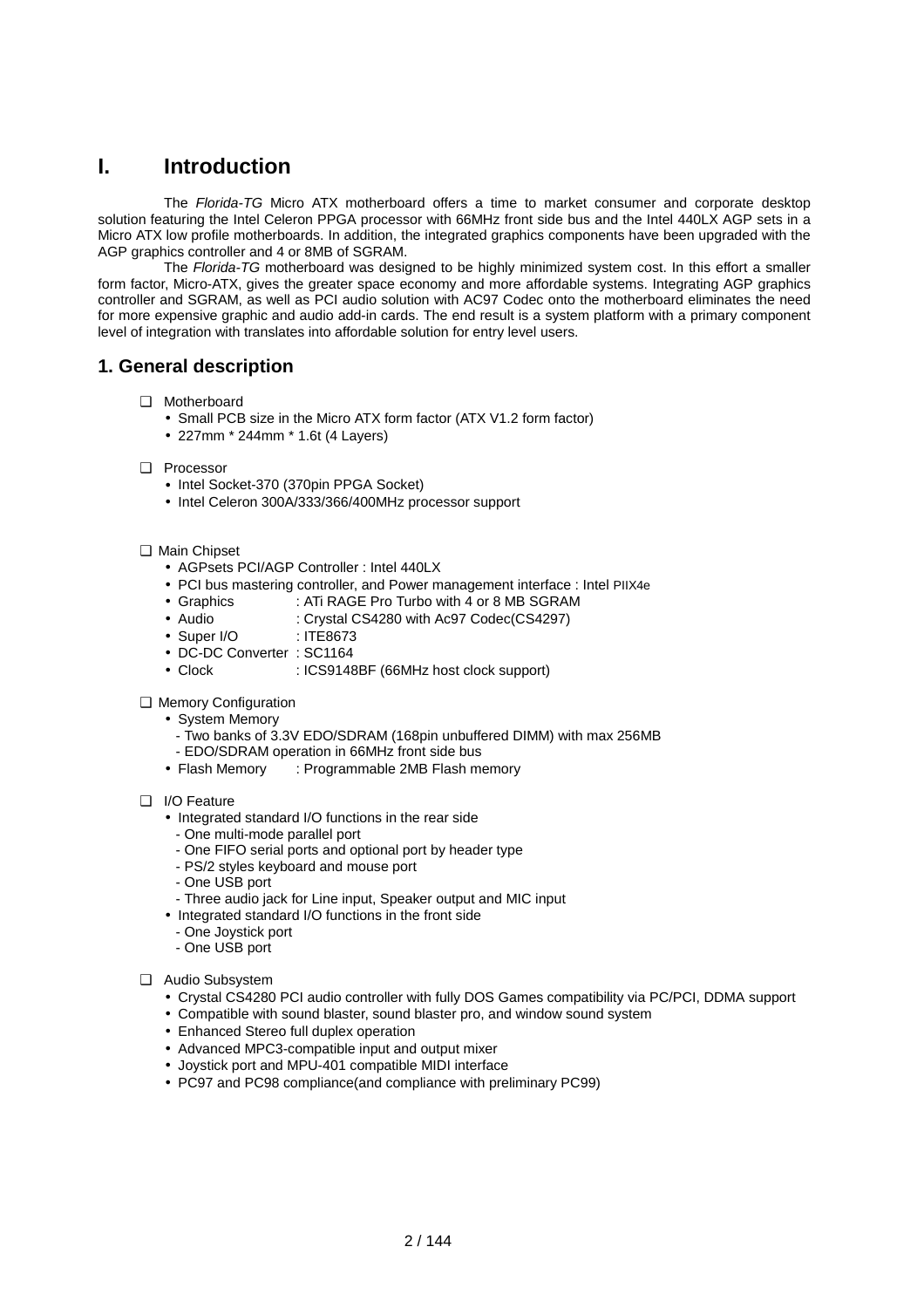- ❑ Graphics Subsystem
	- General features
		- First graphics accelerator to support AGP 2X mode with Sideband Addressing and AGP Texturing (Execute mode) to realize all the benefits of AGP
		- Superior 3D performance achieved through a floating point setup engine rated at 1.2 million triangles/sec
		- 100MHz SGRAM support for maximum 2D and 3D performance
		- Integrated 230MHz DAC allows 85Hz refresh at 1600x1200 resolutions
		- Flexible graphics memory configuration : 4MB or 8MB SGRAM(Manufacture option)
		- Integrates superior video features, including filtered scaling of 720 pixel DVD content and MPEG-2 motion compensation for software DVD
		- Highly integrated 64 bit graphics accelerator with superior support for 3D and motion video, making it ideal for multimedia PCs
		- Ati Rage Pro Turbo delivers superior 3D acceleration and comprehensive 3D support including support for true color (32bpp) rendering, a triangle set-up engine, single-pass trilinear filtering, six perspectively correct texturing modes, video texturing.
	- 3D Acceleration
		- Hidden surface removal using 16-bit z-buffering
		- Full support for Direct3D texture lighting
		- Dithering support in 16bpp for near 24bpp quality in less memory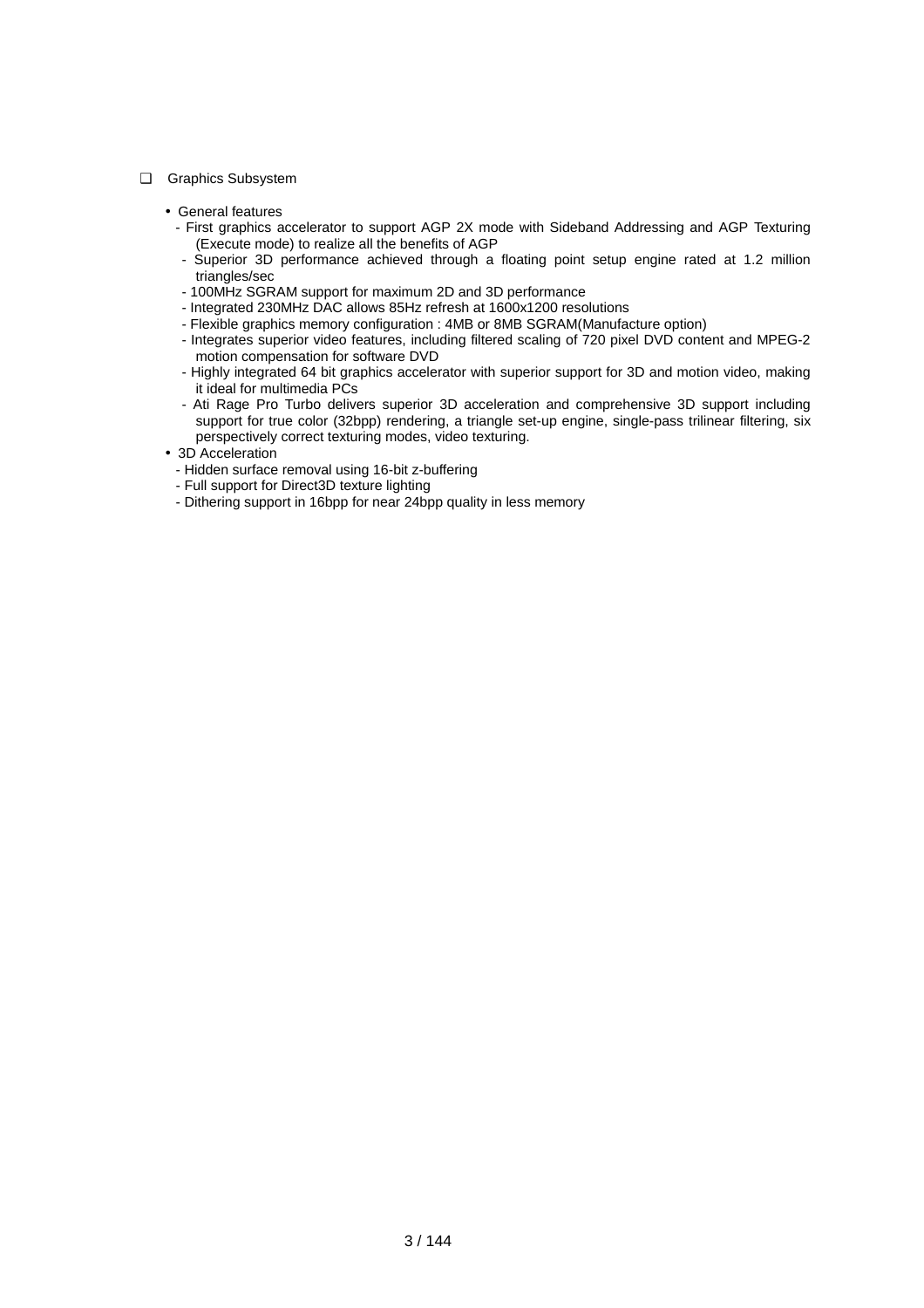### **2. Function Block Diagram**

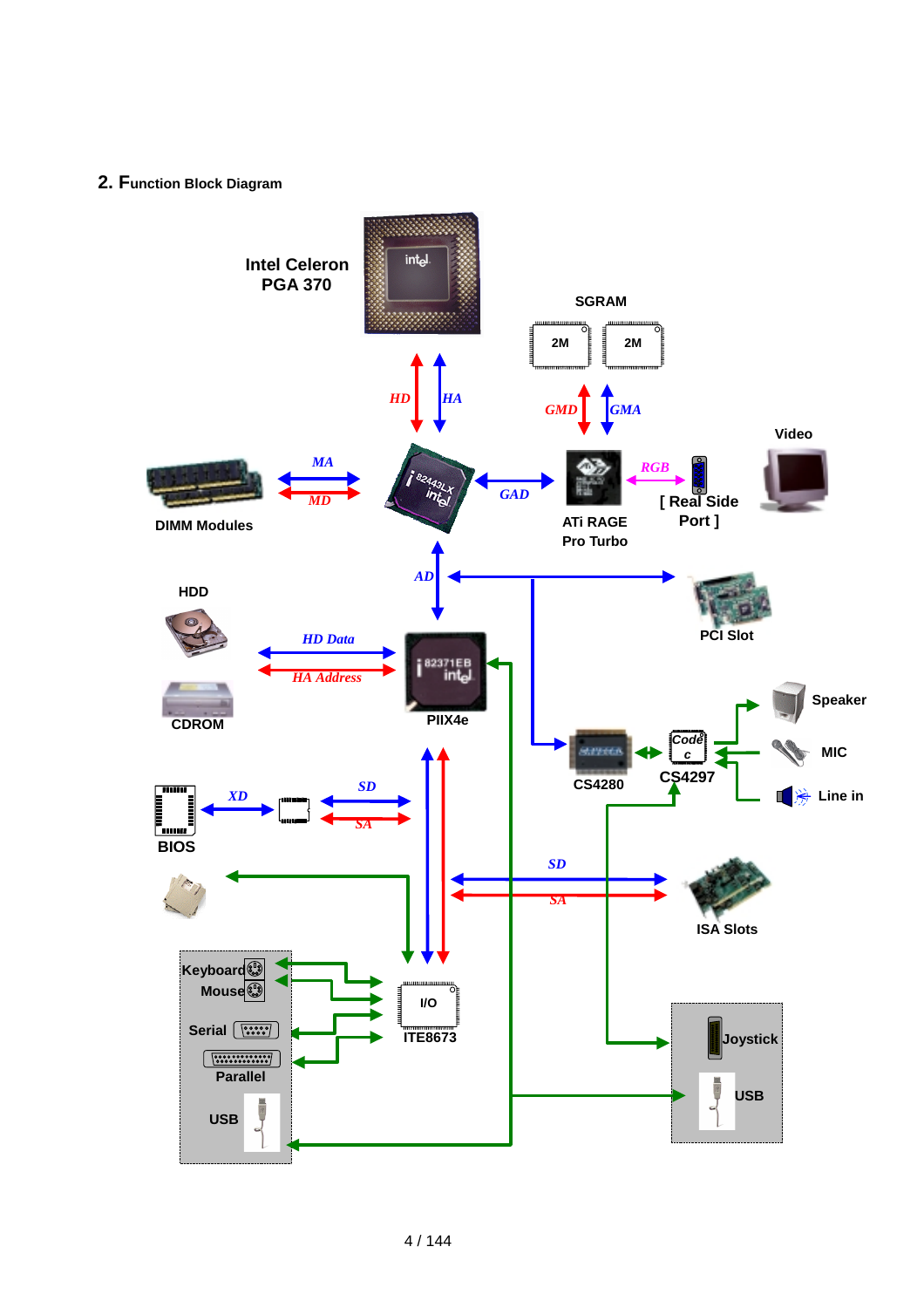# **II. System Overview**

# **1. Major Units**

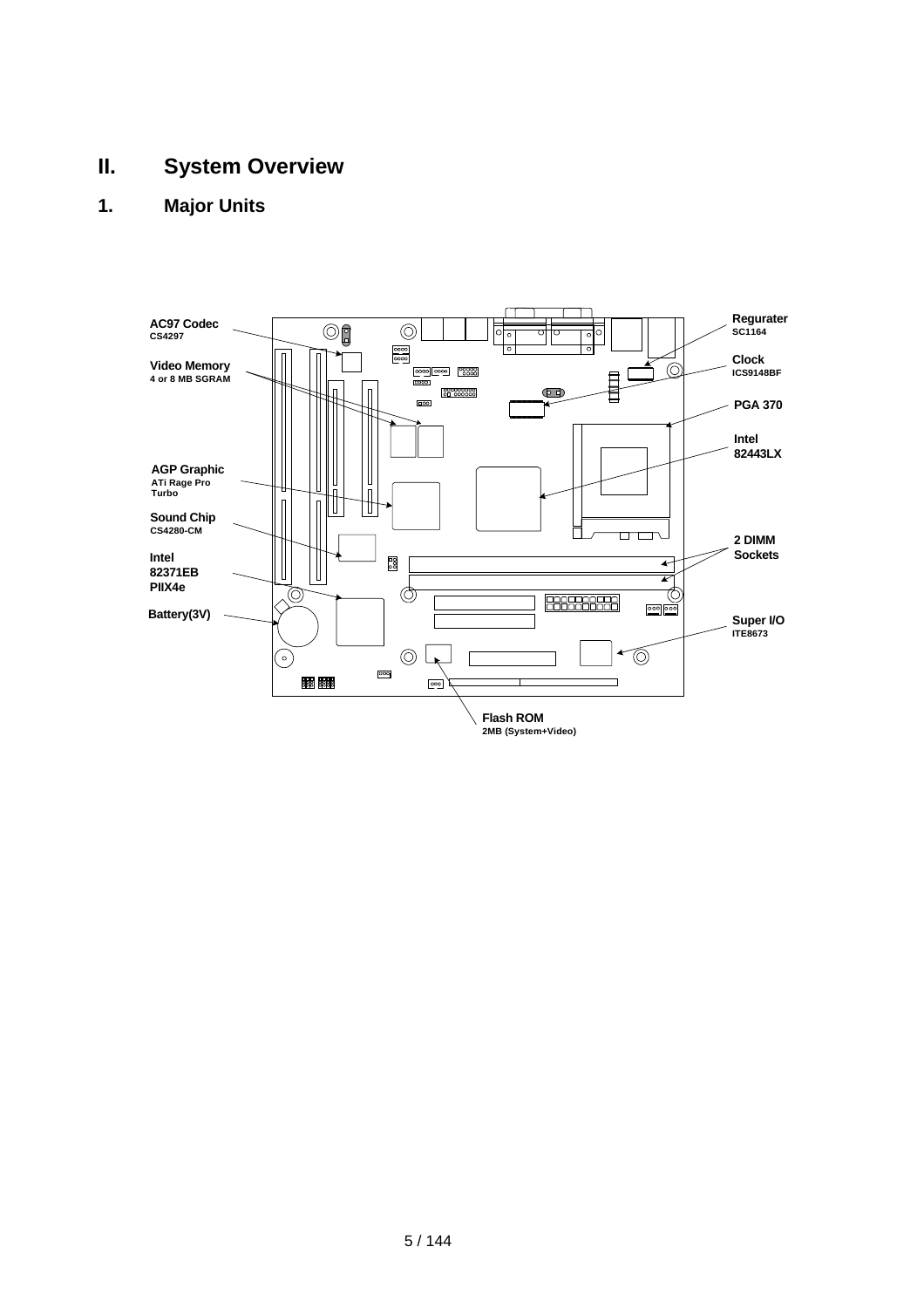### **2. Upgradeability**

### **2-1. Processor**

*FLORIDA-TG* motherboard provides the 370pin PGA370 socket that is not backward compatible with ZIF socket-7 processors The Processor's VID pin automatically program the voltage regulator on the motherboard to the required processor voltage. The motherboard supports processors that run internally at 300/333/366/400 MHz.

- ❑ Supported Intel Celeron Processors (PPGA Socket Type)
	-
- Intel : Celeron 300MHz : Celeron 333MHz : Celeron 366MHz
	- : Celeron 400MHz

### **2-2. Memory**

The motherboard has two, dual inline memory module (DIMM), minimum 16MB to maximum 256MB memory size. The BIOS can automatically detect the memory type, size, and speed through SMBUS interface between the core chipset and DIMM module.

The motherboard supports the following memory features

• 3.3V and unbuffered168-pin DIMM



- 66MHz and 100MHz unbuffered SDRAM, and also EDO DRAM
- Non-ECC memory and ECC memory support
- Single or double-sided DIMM with the following types

| DIMM size | Non-ECC memory | ECC memorv     |
|-----------|----------------|----------------|
| 16MB      | 2Mbit * 64bit  | 2Mbit * 72bit  |
| 32MB      | 4Mbit * 64bit  | 4Mbit * 72bit  |
| 64MB      | 8Mbit * 64bit  | 8Mbit * 72bit  |
| 128MB     | 16Mbit * 64bit | 16Mbit * 72bit |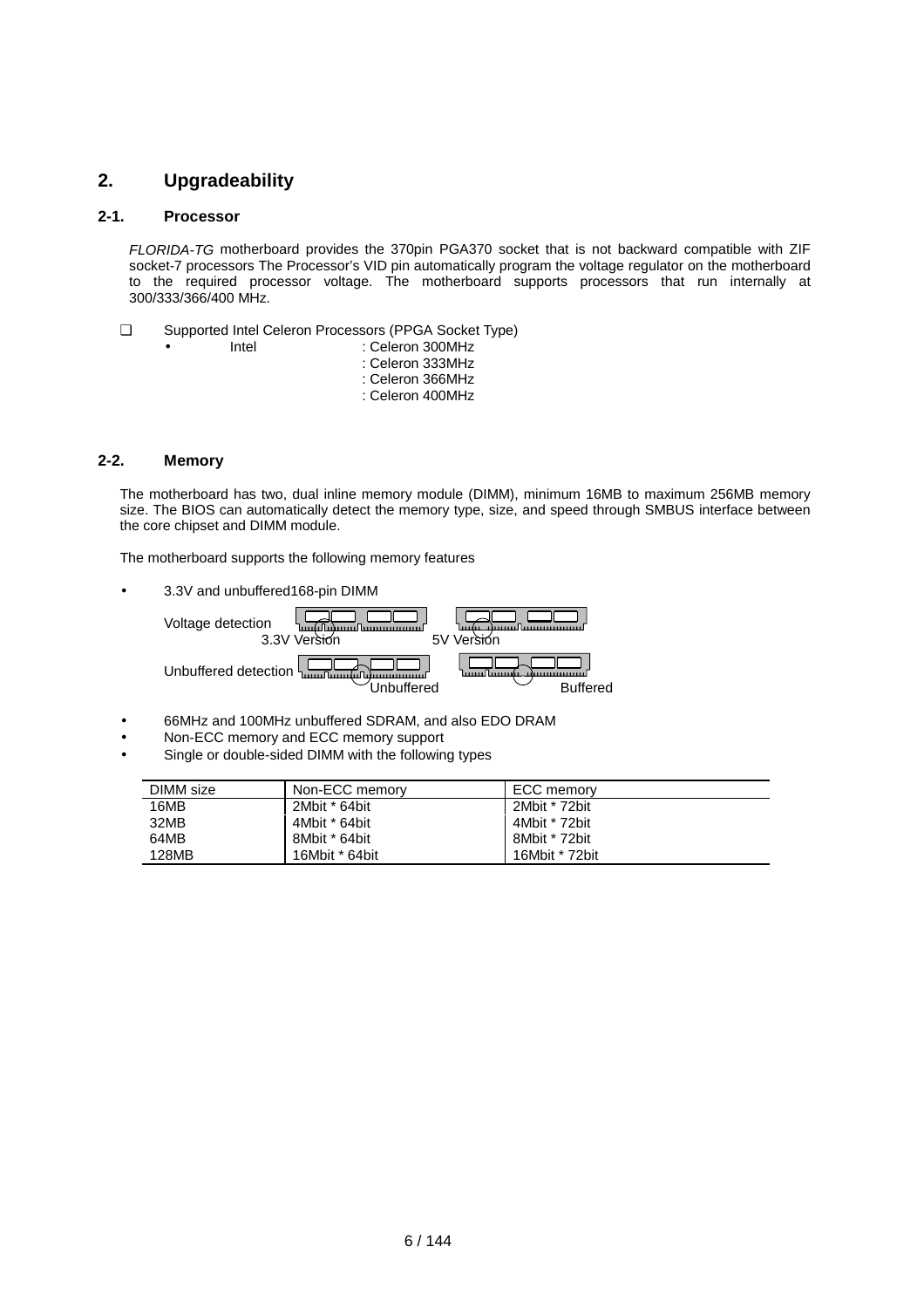### **2-3 BIOS**

The motherboard uses a TriGem-AMI BIOS, which is stored in flash memory and can be upgraded using a diskbased program. A new version of the BIOS can be upgraded from a diskette using the Flash Memory Update utility.

❑ Flash memory organization

| Address (Hex)       | Size  | Functional description       |
|---------------------|-------|------------------------------|
| FFFF0000 - FFFFFFFF | 64KB  | Boot block                   |
| FFFA0000 - FFFEFFFF | 256KB | Main BIOS block              |
| FF9F0000 - FFF9FFFF | 8KB   | Used by BIOS (Event logging) |
| FFF9E000 - FFF9EFFF | 8KB   | OEM logo or can flash area   |
| FFF9C000 - FFF9DFFF | 16KB  | DMI configuration data, PnP, |
| FFF90000 - FFF9BFFF | 96KB  | Fault tolerant storage       |
| FFF80000 - FFF8FFFF | 64KB  | Fault tolerant backup block  |

❑ On-board device management

The BIOS can manage the devices on the motherboard over the CMOS setup menu. However the corresponding jumper as described Jumper setting section later can disable the built-in AGP graphics controller.

| Device              | <b>Description</b>       | CMOS setup menu                      | Default value |
|---------------------|--------------------------|--------------------------------------|---------------|
| Internal Cache      | Celeron PPGA Processor   | Enable / Disable                     | Enabled       |
| PS/2 Mouse          | Intel 82371EB (PIIX4e)   | Enable / Disable                     | Enabled       |
| <b>USB Function</b> | Intel $82371EB$ (PIIX4e) | Enable / Disable                     | Enabled       |
| On board Sound      | CS4280 with CS4297 Codec | Enable / Disable                     | Enabled       |
| On board FDC        | Super I/O (ITE8673)      | Auto / Enable / Disable              | Auto          |
| On board serial     | Super I/O (ITE8673)      | Auto / 3F8 / 2F8 / 3E8 / 2E8         | Auto          |
| On board parallel   | Super I/O (ITE8673)      | Auto / Disable / 378 / 278 / 3BC     | Auto          |
| On board IDE        | Intel 82371EB (PIIX4e)   | Disable / Primary / Secondary / Both | <b>Both</b>   |

### **2-4. Expansion Slot**

The motherboard support ISA, PCI and AGP function. ISA and PCI functions are extended to the additional slot with two ISA and two PCI, and AGP function is designed in the motherboard with AGP graphics controller.

❑ PCI configuration space map

| Bus number | Device number | Function number | Device                                      |
|------------|---------------|-----------------|---------------------------------------------|
| 00         | 00            | 00              | Intel $82443LX$                             |
| 00         | 01            | 00              | Intel 82371EB (PIIX4e)                      |
| 00         | 07            | 00              | PCI/ISA bridge (PIIX4e)                     |
| 00         | 07            | 01              | IDE bus master (PIIX4e)                     |
| 00         | 07            | 02              | USB (PIIX4e)                                |
| 00         | 07            | 03              | Power management (PIIX4e)                   |
| 01         | 00            | 00              | ATi Rage Pro Turbo graphic controller (AGP) |
| 00         | 13            | 00              | PCI slot1                                   |
| 00         | 12            | 00              | PCI slot2                                   |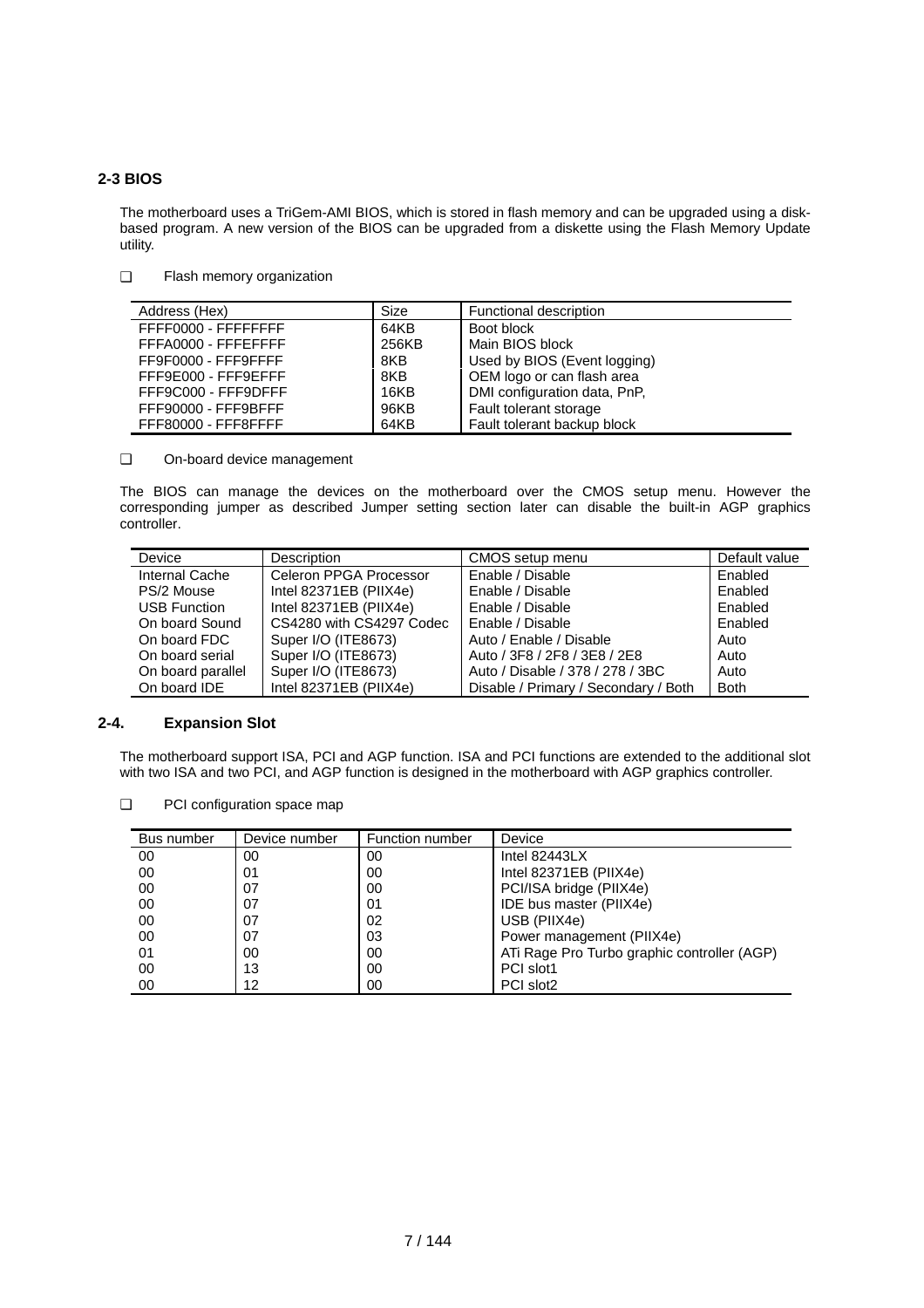#### ❑ PCI interrupt & master number routing map

Intel 82371EB (PIIX4e) PCI/ISA bridge has four programmable interrupt request input signals. Any PCI interrupt source connects to one of these interrupts signals and assigned to the free proper interrupt number by PnP BIOS.

| <b>SB INT</b><br>signals | First<br>PCI slot | Second<br>PCI slot | AGP *<br>graphics | PIIX4e<br>USB device |
|--------------------------|-------------------|--------------------|-------------------|----------------------|
| <b>PIRQA</b>             | <b>INTA</b>       | <b>INTB</b>        | <b>INTA</b>       |                      |
| <b>PIRQB</b>             | <b>INTB</b>       | <b>INTC</b>        |                   |                      |
| <b>PIRQC</b>             | <b>INTC</b>       | <b>INTD</b>        |                   |                      |
| <b>PIRQD</b>             | <b>INTD</b>       | <b>INTA</b>        |                   | <b>INTA</b>          |
| Master                   | REQ0              | REQ1               |                   |                      |
| <b>IDSEL</b>             | AD <sub>30</sub>  | AD <sub>29</sub>   | AD <sub>18</sub>  |                      |

✒ Note

Also AGP graphics controller does not use any PCI interrupt in the *Florida-TG* motherboard, because the interrupt function of AGP graphics controller was designed to disabled status. For more information, please contact the technical support team.

### **2-5. Advanced Configuration and Power Interface (ACPI)**

The motherboard and system BIOS support the ACPI that requires an ACPI-aware operating system such as Windows-NT 5.0 or Windows 98. ACPI feature include

- Plug and play and APM functionality normally contained in the BIOS
- Power management control of individual devices : add-in cards, hard disk drives, USB devices, and Video
- A soft-off feature that enables operating system to power off the computer
- Support for multiple wakeup events
- Indication LED for normal mode (Green), standby mode (Blinking Green), and suspend mode (Blinking Green) but this function is dependent on the LED logic.

| Wakeup device | Wakeup events and functionality                              |
|---------------|--------------------------------------------------------------|
| Power switch  | Wakeup from Power-off status and power-off function          |
| LAN           | Wakeup from power-off status                                 |
| Modem         | Wakeup from power-off status                                 |
| Thermal event | Wakeup from power-off status                                 |
| Sleep button  | Wakeup from power-off status and go to suspend mode (option) |

### ❑ Wakeup devices and events

#### **2-6. Manufacturing Options**

The motherboard has several manufacturing options according to OEM/ODM requirement. Make sure that these options can be applied in the assembly stage, and it's impossible to upgrade or change in the customer field.

| Option items        | Selectable functionality | Feature changes             |
|---------------------|--------------------------|-----------------------------|
| Joystick port       | Front side / Rear side   | Use additional board or not |
| USB port            | Front side / Rear side   | Use additional board or not |
| Super I/O           | ITE8673 /ITE8693         | Include LM79                |
| Graphics controller | Rage Pro Turbo           | AGP mode (2x)               |
| Graphics memory     | 4MB / 8MB(Option)        | Two SGRAM configuration     |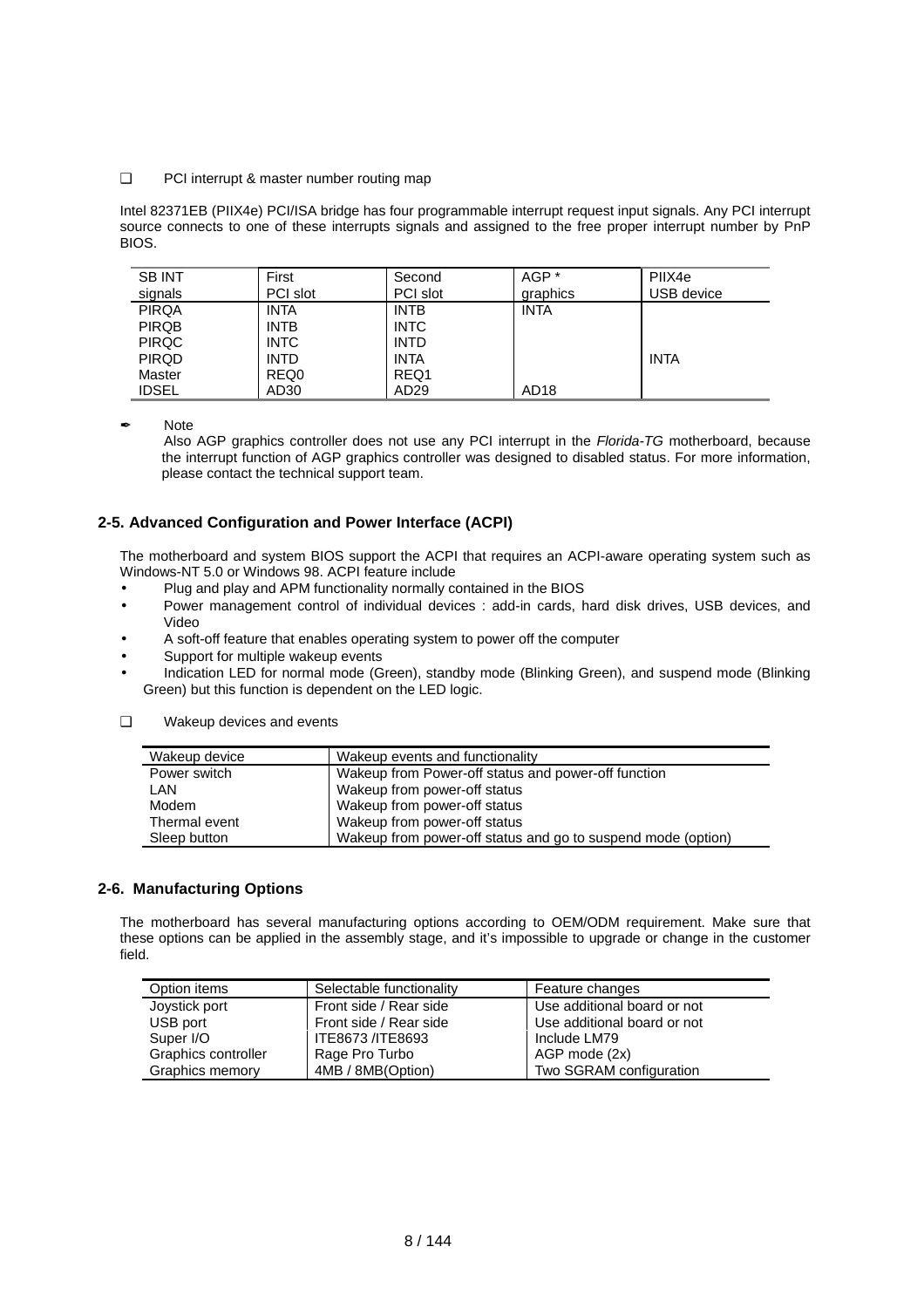# **III. Jumper & Connector Description**

# **1. Motherboard Jumper Setting**



### **1-1. Selection for Processor CPU Clock**

 $\Box$  Intel Celeron PPGA Processor is auto set the core to bus frequency ratio.

### **1-2. Other functionality**

| DIP Switch | <b>Function</b>     | 2-3                           | 1-2(Default)                |
|------------|---------------------|-------------------------------|-----------------------------|
| J5.        | CMOS RAM function   | Clear CMOS RAM                | <b>Enable write/save</b>    |
| J6.        | Password function   | Clear password                | Enable password             |
| J7         | CMOS setup function | Disable to edit CMOS contents | <b>Enable to edit CMOS</b>  |
|            |                     |                               | contents                    |
| J8         | FDD write protect   | Disable to write data         | <b>Enable to write data</b> |
|            |                     | to Floppy disk                | to Floppy disk              |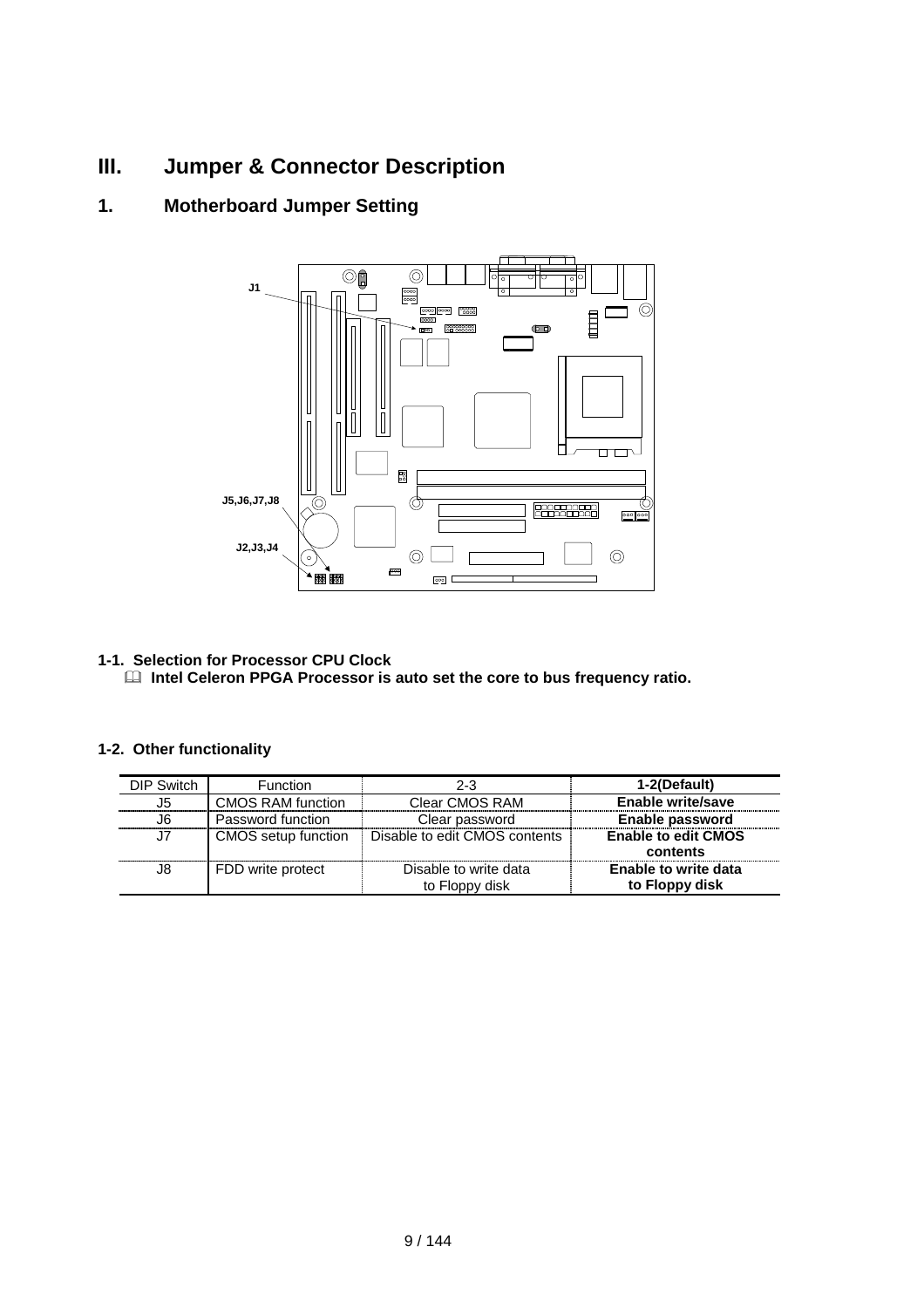### **1-3. AGP graphics device function**

|               | $\sim$ , $\sim$ , $\sim$ , $\sim$ , $\sim$ , $\sim$ , $\sim$ , $\sim$ , $\sim$ , $\sim$ , $\sim$ , $\sim$ , $\sim$ , $\sim$ , $\sim$ , $\sim$ , $\sim$ , $\sim$ , $\sim$ , $\sim$ , $\sim$ , $\sim$ , $\sim$ , $\sim$ , $\sim$ , $\sim$ , $\sim$ , $\sim$ , $\sim$ , $\sim$ , $\sim$ , $\sim$ |
|---------------|-----------------------------------------------------------------------------------------------------------------------------------------------------------------------------------------------------------------------------------------------------------------------------------------------|
|               | AGP device functionality                                                                                                                                                                                                                                                                      |
|               | Disable AGP graphics controller built in the motherboard                                                                                                                                                                                                                                      |
| 2-3 (default) | Enable AGP graphics controller built in the motherboard                                                                                                                                                                                                                                       |

This jumper does set the functionality of the built-in AGP graphics controller

### **1-4. OEM/ODM selector**

These jumpers (J2, J3 & J4) will be optional parts for the OEM/ODM logo message selector.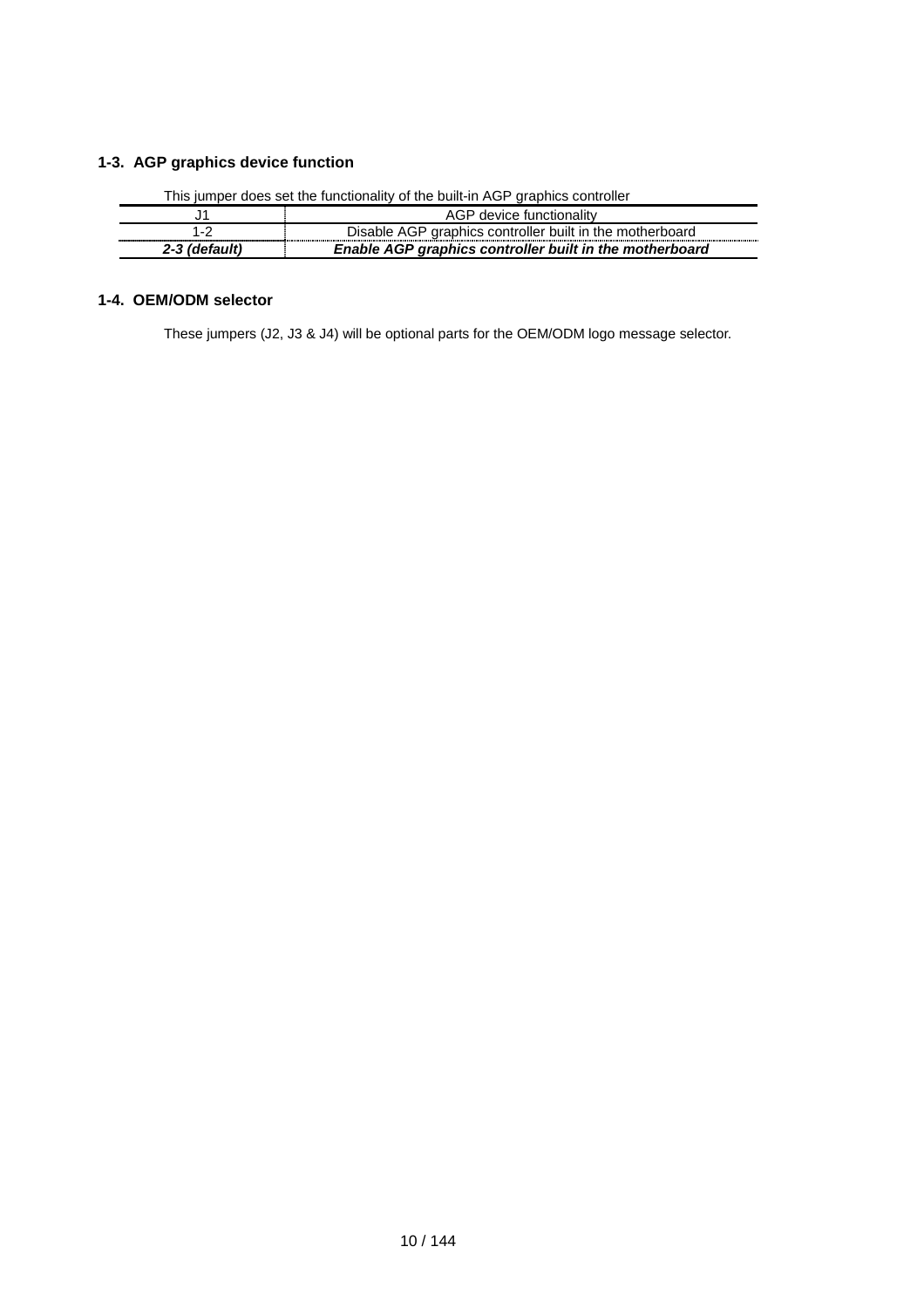## **2. I/O Header Connector Description**

### **2-1. Motherboard Internal Connector**



#### ❑ CPU FAN connector (CN54)

|           | Pin number                           | Signal description       |
|-----------|--------------------------------------|--------------------------|
| $\Box$ 00 | ,,,,,,,,,,,,,,,,,,,,,,,,,,,,,,,,,,   |                          |
|           | ,,,,,,,,,,,,,,,,,,,,,,,,,,,,,,,,,,,, | power                    |
| `.N⊼∠     |                                      | ıchometer<br>(speed<br>י |

### ❑ System Chassis FAN connector (CN53)

|        | Pin number | Signal description |
|--------|------------|--------------------|
| $\Box$ |            |                    |
|        |            | <b>FAN</b> control |
|        |            | Tachometer (Speed) |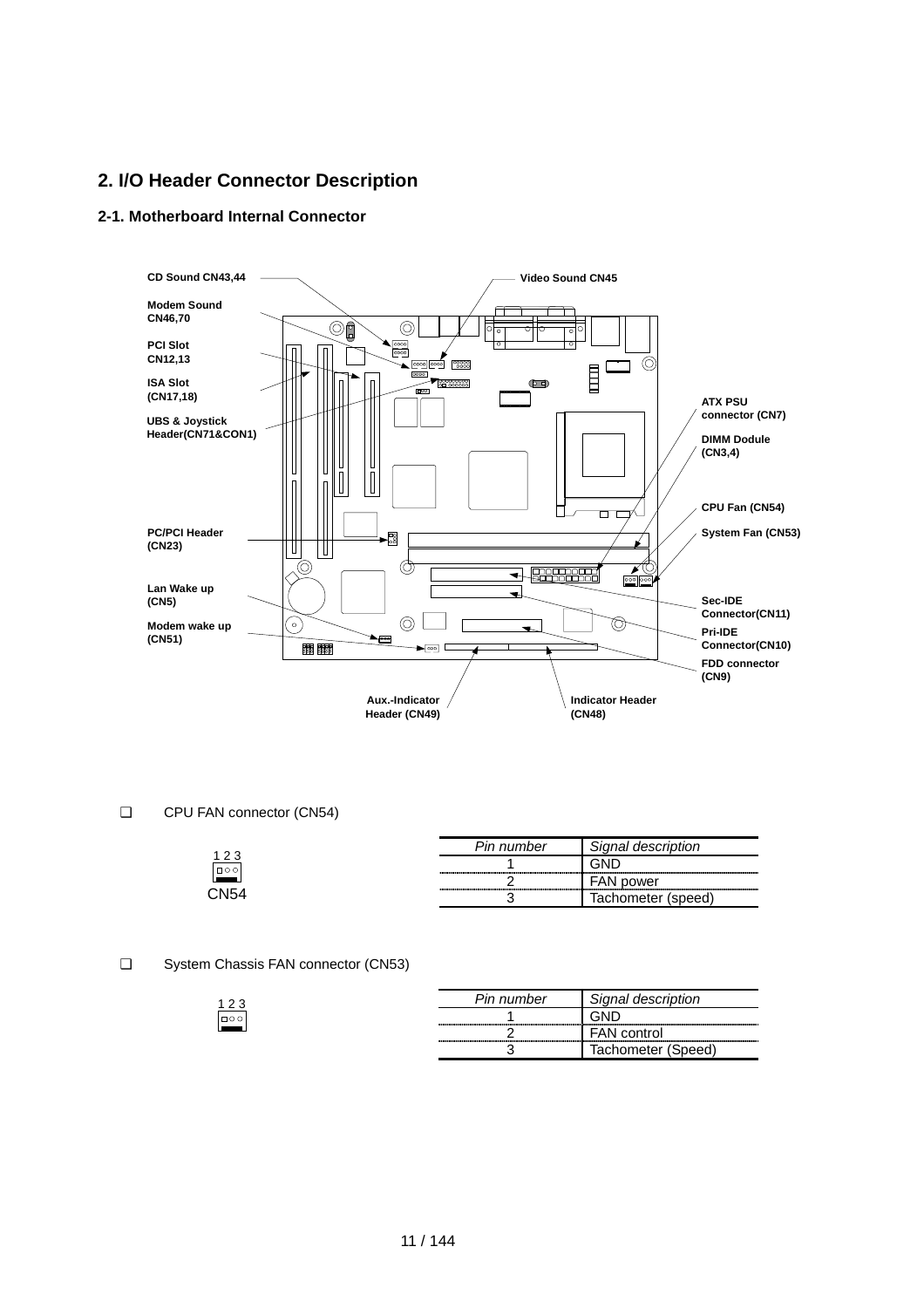### ❑ PC/PCI connector (CN23)

| 4 6<br>2 |  |
|----------|--|
| 90<br>미  |  |
|          |  |

| Pin. | Signal description | Signal description |
|------|--------------------|--------------------|
|      |                    |                    |
|      |                    |                    |
|      |                    |                    |

### ❑ Joystick & USB connector (CON1, CN71)

| 3187654321                 |                               |  |  |  |  |  |  |
|----------------------------|-------------------------------|--|--|--|--|--|--|
|                            | iolololololol<br>Iolololololo |  |  |  |  |  |  |
|                            |                               |  |  |  |  |  |  |
| 4 2 16 15 14 13 12 11 10 9 |                               |  |  |  |  |  |  |

|                               | ignal description`   | Signal description |
|-------------------------------|----------------------|--------------------|
|                               | -------------------- |                    |
| ,,,,,,,,,,,,,,,,,,,,,,,,,,,,, |                      |                    |
| ,,,,,,,,,,,,,,,,,,,,,,,,,,,   |                      |                    |
|                               |                      |                    |
| ,,,,,,,,,,,,,,,,,,,,,,,,,,,   | --------             |                    |
| ,,,,,,,,,,,,,,,,,,,,,,,,,,,   |                      |                    |
|                               |                      |                    |
|                               |                      |                    |
|                               |                      | tive.              |
|                               | iative DATA          |                    |

❑ Video Sound (CN45)  $\begin{array}{r} 1234 \\ \hline \text{1000} \end{array}$ 

| Pin | Signal description | in~ | `ignal description |
|-----|--------------------|-----|--------------------|
|     |                    |     |                    |
|     |                    |     | und                |

### ❑ Modem Sound (CN46, CN70)

| 12345 |  |
|-------|--|
| □○○○○ |  |
| CN46  |  |

| Pin | Signal description | Pin | Signal description |
|-----|--------------------|-----|--------------------|
|     | MIC.               |     |                    |
|     |                    |     | <b>MONO IN</b>     |
|     | <b>MONO OUT</b>    |     |                    |
|     |                    |     |                    |
|     |                    |     |                    |
| Pin | Signal description | Pin | Signal description |
|     | <b>MONO IN</b>     |     |                    |

### ❑ CD Sound (CN43, CN44)

 $1234$ Mitsumi CD (CN44)

 $1234$ CN70

| 1234            | Pin | Signal description     | Pin   | াgnal description |
|-----------------|-----|------------------------|-------|-------------------|
| □○○○            |     | <sub>-</sub> eft Sound | ⌒<br> | GND               |
| ATAPI CD (CN43) |     | GND                    | 4     | ıht Sound         |
|                 |     |                        |       |                   |

| הור.                                 | <i>ignal description</i>                                               | $\mathbf{a}$ | ignal description<br><b>Cinnal</b> |
|--------------------------------------|------------------------------------------------------------------------|--------------|------------------------------------|
| ------------------------------------ | -------------------------------<br>----------------------------------- |              | ,,,,,,,,,,,,,,,,,,,,,,,,,,,        |
|                                      |                                                                        |              |                                    |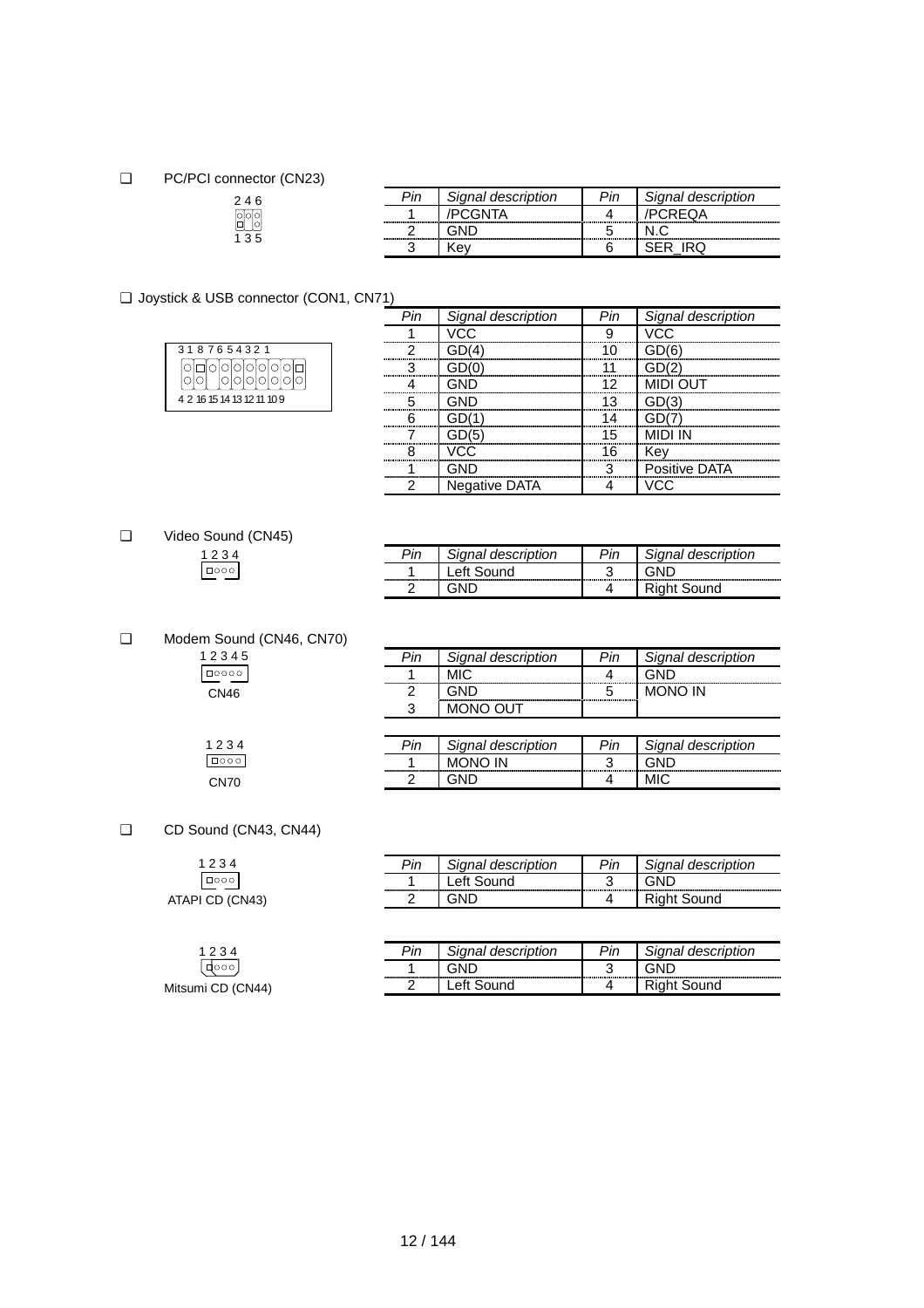❑ LAN Wakeup (CN5)

| nn<br>ueschpu |    | tion<br>uuuun. |
|---------------|----|----------------|
|               | ۰. |                |
|               |    |                |

❑ Modem Wakeup (CN51)  $1234$ 

|                                      | anal description                 | description |
|--------------------------------------|----------------------------------|-------------|
| ------------------------------------ | Modem R<br>--------------------- |             |
| ⌒                                    |                                  |             |

❑ Indicator Header (CN48)

|  |                                                                                                                                                                                                                                                                                                                                                                                                                                                                                                                                      |  |  |  |  | 11 12 13 14 15 16 17 |  |  |         |  |
|--|--------------------------------------------------------------------------------------------------------------------------------------------------------------------------------------------------------------------------------------------------------------------------------------------------------------------------------------------------------------------------------------------------------------------------------------------------------------------------------------------------------------------------------------|--|--|--|--|----------------------|--|--|---------|--|
|  | $\overline{0}\,\overline{0}\,\overline{0}\,\overline{0}\,\overline{0}\,\overline{0}\,\overline{0}\,\overline{0}\,\overline{0}\,\overline{0}\,\overline{0}\,\overline{0}\,\overline{0}\,\overline{0}\,\overline{0}\,\overline{0}\,\overline{0}\,\overline{0}\,\overline{0}\,\overline{0}\,\overline{0}\,\overline{0}\,\overline{0}\,\overline{0}\,\overline{0}\,\overline{0}\,\overline{0}\,\overline{0}\,\overline{0}\,\overline{0}\,\overline{0}\,\overline{0}\,\overline{0}\,\overline{0}\,\overline{0}\,\overline{0}\,\overline{$ |  |  |  |  |                      |  |  |         |  |
|  |                                                                                                                                                                                                                                                                                                                                                                                                                                                                                                                                      |  |  |  |  |                      |  |  |         |  |
|  | R HDD DC SW                                                                                                                                                                                                                                                                                                                                                                                                                                                                                                                          |  |  |  |  |                      |  |  | speaker |  |

| Pin | Signal description     | Pin | Signal description      |
|-----|------------------------|-----|-------------------------|
|     | VCC                    | 12  | (Ontion)                |
|     | PM indicator signal    | 13  | ∶ (Ontion)              |
|     | GND                    | 4   | (Option)                |
|     | Kev                    | 15  | <b>IRSEL</b> (Option)   |
|     | VCC.                   | 16  | N C                     |
| ⌒   | HDD access signal      |     | GND (Option)            |
|     | Kev                    | 18  | Kev                     |
|     | Power-ON switch signal | 19. |                         |
|     |                        | 20  | (Option)                |
|     | Kev                    | ົາ- |                         |
|     | <b>IRRX</b> (Option)   | 22  | Speaker signal (Option) |

❑ Aux. Indicator Header (CN49) (Option)



| Pin | Signal description           | Pin | Signal description |
|-----|------------------------------|-----|--------------------|
|     | Key lock Signal to Super I/O |     | GNL                |
|     | Kev                          |     | Reset signal       |
|     | GND                          |     | Kev                |
|     | Sleep Function signal        |     | GND                |